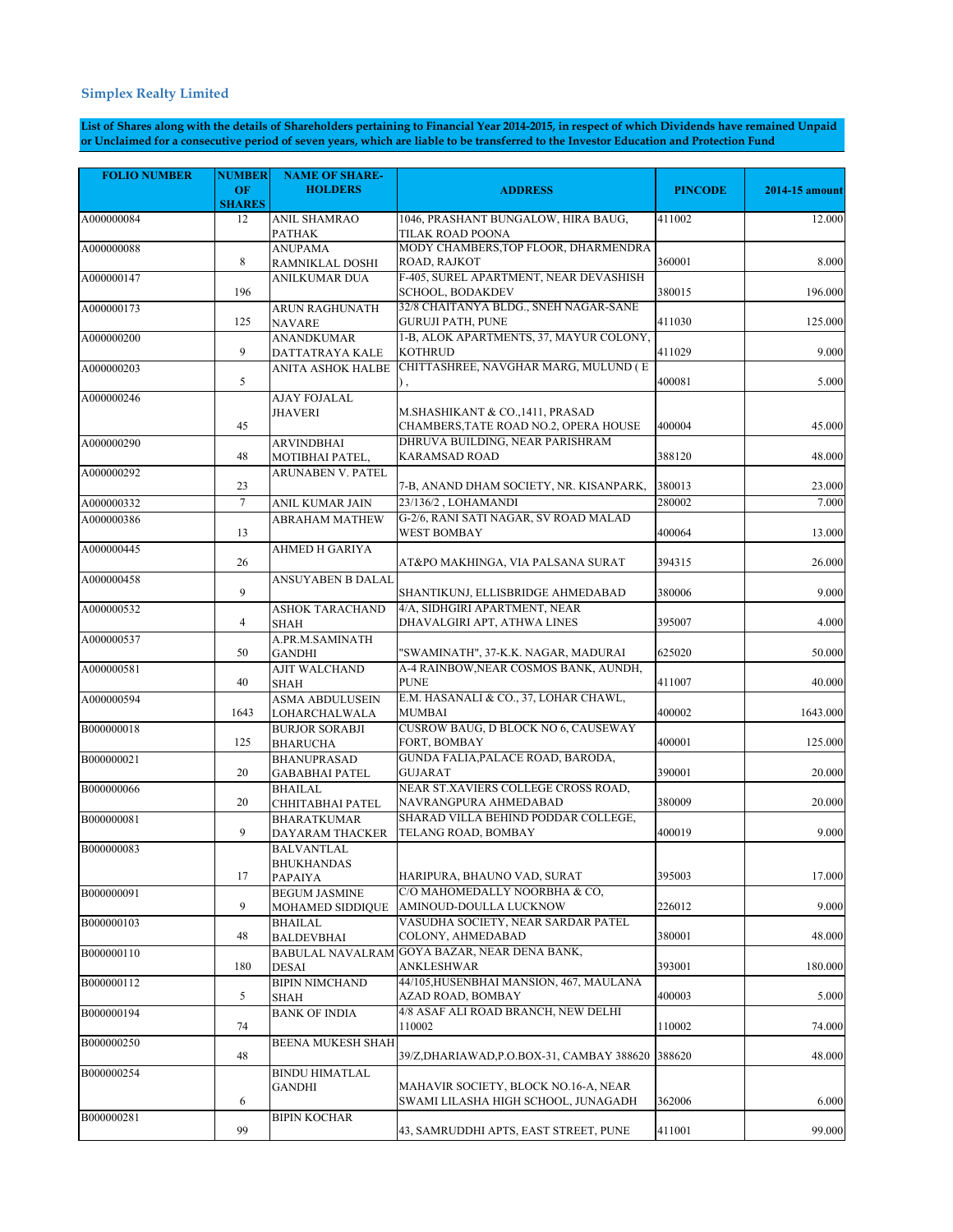| B000000291 |      | <b>BHRUGESHKUMAR</b>                    | WESTERN GATE, CHIKODRA TA ANAND DIT.                                      |        |          |
|------------|------|-----------------------------------------|---------------------------------------------------------------------------|--------|----------|
|            | 172  | SHANKERBHAI PATEL                       | KAIRA GUJARAT. 388320<br>PANCHESWAR TOWAR ROAD, NR.LOHANA                 | 388320 | 172.000  |
| B000000363 | 5    | <b>BHARTI KISORBHAI</b><br><b>MEHTA</b> | BOURDING, JAMNAGAR                                                        | 361001 | 5.000    |
| B000000371 |      | <b>BHARAT KUMAR</b>                     | C/O PAWAN KUMAR BAGARIA, GULLOWARA                                        |        |          |
|            | 100  | <b>BAGARIA</b>                          | DARBHANGA                                                                 | 846004 | 100.000  |
| C000000005 |      | <b>CHELABAI</b>                         |                                                                           |        |          |
|            | 1422 | DINKARRAO NAYAK                         | 372, GIRGAUM ROAD, BOMBAY 2<br>12, MANICHANDRA SOCIETY, PART-II, SUN-N-   | 400002 | 1422.000 |
| C000000030 |      | CHUNILAL<br>MULCHANDBHAI                | STEP CLUB ROAD OPP. AAVISHKAR                                             |        |          |
|            | 186  | PATEL                                   | <b>TENAMENTS</b>                                                          | 380052 | 186.000  |
| C000000226 |      | <b>CHUNILAL</b>                         | 12, MANICHANDRA SOCIETY, PART-II, SUN-N -                                 |        |          |
|            |      | MULCHANDBHAI                            | STEP, CLUB ROAD OPP.AAVISHKAR                                             |        |          |
|            | 107  | PATEL                                   | TENAMENTS.                                                                | 380052 | 107.000  |
| D000000005 |      | <b>DOLATRAI</b>                         |                                                                           |        |          |
|            | 268  | KHANDUBHAI DESAI                        | CHHAPGAR SHERI, SAGRAMPURA, SURAT                                         | 395001 | 268.000  |
| D000000013 |      | DHIRUBHAI                               |                                                                           |        |          |
|            | 177  | <b>TRIBHOWANDAS</b><br><b>SHAH</b>      | KUNJRAO., DIST. KAIRA                                                     | 388320 | 177.000  |
| D000000032 |      | <b>DOLATRAI</b>                         | 301/308, BHAGWATI HOUSE, A/19, VEERA DESAI                                |        |          |
|            | 9    | AMRATLAL SHAH                           | ROAD, ANDHERI (W)                                                         | 400058 | 9.000    |
| D000000034 |      | DAMAYANTIBAI                            | C/O D R JESRANI.BLOCK 26, 203 SAHKAR                                      |        |          |
|            | 5    | <b>DOONGARSEY</b>                       | NIKETAN STATION RD BOMBAY                                                 | 400031 | 5.000    |
| D000000080 |      | <b>DILIPBHAI</b>                        | K-43, MADHUR MALAN SOCIETY, NEAR                                          |        |          |
|            |      | CHANDUBHAI PATEL                        | HARIOM NAGAR ATAM SHROTI ASHRAM                                           |        |          |
|            | 9    |                                         | ROAD BARODA                                                               | 390007 | 9.000    |
| D000000119 |      | DEVYANI RASIKLAL                        | 1/20, JAYAMRAT 4TH FLOOR,<br>MAMLATDARWADI EXTENSION ROAD, NEAR           |        |          |
|            | 9    | ADHIA                                   | NAVY COLONY MALAD (W)                                                     | 400064 | 9.000    |
| D000000123 |      | <b>DHRUMAN</b>                          | SIMLA HOUSE B WING 3RD FLOOR, FLAT NO.                                    |        |          |
|            |      | TANSUKHLAL                              | B 301-C, NEPEANSEA ROAD, MALABAR HILL                                     |        |          |
|            | 5    | <b>PAREKH</b>                           | <b>ROAD</b>                                                               | 400036 | 5.000    |
| D000000137 |      | DOLLY TANDON                            | C/O MR. RAJ K TANDON, TANDON HOUSE                                        |        |          |
|            | 127  |                                         | 4764,23, DARY AGANJ NEW DELHI                                             | 110002 | 127.000  |
| D000000140 |      | <b>DINESH A MANIAR</b>                  |                                                                           |        |          |
|            |      |                                         | 14, SILVER MIST CO-OP HSG SOC., 2ND FLOOR                                 |        |          |
|            | 48   |                                         | SAIBABA LANE, SANTACRUZ (W) BOMBAY                                        | 400054 | 48.000   |
| D000000155 |      | DIGAMBER KESHAV<br><b>KULKARNI</b>      | 21, RUPAK ARTEX APARTMENTS, BANDRA                                        |        |          |
|            | 8    |                                         | (EAST) 4TH ROAD, GANDHI NAGAR, BOMBAY                                     | 400051 | 8.000    |
| D000000180 |      | <b>DINAJ JAY MERCHANT</b>               |                                                                           |        |          |
|            | 22   |                                         | 67, MARINE DRIVE, BOMBAY 400020                                           | 400020 | 22.000   |
| D000000219 |      | <b>DHANJIBHAI</b>                       |                                                                           |        |          |
|            |      | SHANKARBHAI                             | AT&POST:JEPUR TA-VIJAPUR, DIST- MEHSANA                                   |        |          |
|            | 20   | PATEL,                                  | N. GUJARAT 382870                                                         | 382870 | 20.000   |
| D000000264 | 100  | DILIP M PATEL                           | MOTI KHADKI AT PO BHADRAN TA BORSAD<br>DIST. KAIRA GUJARAT                | 388530 | 100.000  |
| D000000374 |      |                                         | DIVYA SUBHASH JANI 23, PUSHPAKUNJ SOCIETY, BHALEJ ROAD,                   |        |          |
|            | 3    |                                         | DIST.KHEDA, ANAND, GUJRAT                                                 | 388001 | 3.000    |
| E000000005 |      | <b>ESMERALDO</b>                        |                                                                           |        |          |
|            |      | TILRIRCIO DEYERUS                       |                                                                           |        |          |
|            | 17   | <b>BRAGANZA</b>                         | MEDICAL SURGEON, VASCO DA GAMA. GOA                                       | 403706 | 17.000   |
| E000000010 |      | <b>ESMERALDO</b>                        |                                                                           |        |          |
|            |      | TIBURCIO DE JESUS                       |                                                                           |        |          |
| E000000024 | 5    | BRAGANZA<br>ELVINA HEREDIA              | MANGOR HILL, VASCO DA GAMA. GOA<br>12 A SUSHILA SADAN, 228, LINKING ROAD, | 403706 | 5.000    |
|            | 26   |                                         | <b>BANDRA, BOMBAY</b>                                                     | 400050 | 26.000   |
| E000000025 |      | <b>ELVINA HEREDIA</b>                   | 228, LINKING ROAD, 228, BANDRA BOMBAY                                     |        |          |
|            | 51   |                                         | 400050                                                                    | 400050 | 51.000   |
| F000000039 |      | FRENY KEKOBAD PIR                       | 9, TODDY TERRACE, GRD FLOOR, DHUS WADI,                                   |        |          |
|            | 30   |                                         | DHOBI TALAO, BOMBAY                                                       | 400002 | 30.000   |
| F000000066 |      | <b>FRANCIS LEO</b>                      |                                                                           |        |          |
|            | 36   | <b>BRAGANZA</b>                         | BISHOPS HOUSE, 71 ALKAPURI, BARODA                                        | 390005 | 36.000   |
| F000000085 | 50   | <b>FLORY JOHN</b>                       | LOK EVEREST, C 2/806, J.S.D ROAD,                                         | 400080 | 50.000   |
| G000000013 |      | <b>GOOLA ERACHSHAW</b>                  | GLADHURST, NO 2.PERRY CROSS ROAD,                                         |        |          |
| G000000038 | 90   | GIMI<br><b>GIRISH KUMAR</b>             | <b>BANDRA BOMBAY</b><br>B/H. SHATA BUNGLOW, OPP. HIRA RUPA HALL.          | 400050 | 90.000   |
|            | 89   | MANUBHAI PATEL                          | NEXT TO NATURES CORNER,                                                   | 380058 | 89.000   |
| G000000039 |      | <b>GORDHANDAS</b>                       | 167-171, DR. VIEGAS STREET, DHANJI MULJI                                  |        |          |
|            | 20   | LILADHER                                | HOUSE, KALBADEVI, BOMBAY                                                  | 400002 | 20.000   |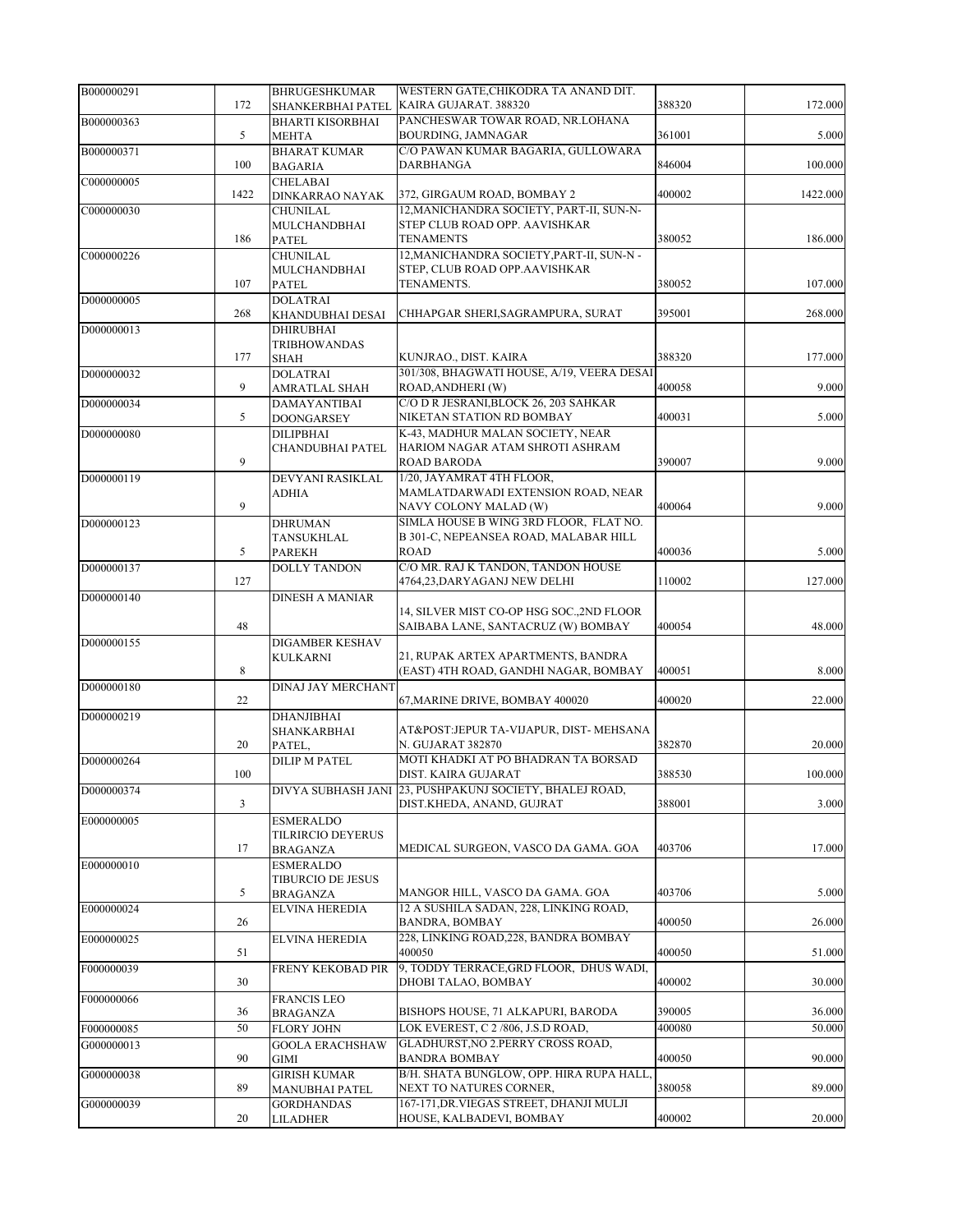| G000000055 |     | <b>GYANESHWARLAL</b>                         |                                                                               |                  |         |
|------------|-----|----------------------------------------------|-------------------------------------------------------------------------------|------------------|---------|
|            | 9   | <b>ROONGTA</b>                               | FLAT NO.1 A, 1st FLOOR, 46, PRATAPADITYA<br>NAGAR GORAKSHABASI ROAD,          | 700028           | 9.000   |
| G000000079 | 28  | GOVINDBHAI<br>SARDULBHAI DABHI               | JAMRUKH WADI HOUSE NO 2/3544, NAVSARI<br>BAZAAR, JAMRUKH GALI                 | 395001           | 28.000  |
| G000000143 | 48  | <b>GULAM HUSAIN</b><br>ADAM                  | 7, SANDHIYASHERI, OPP WATER TANK,<br><b>PORBANDER</b>                         | 390575           | 48.000  |
| G000000145 | 48  | <b>GULAM ADAM BIJURA</b>                     | 7, SANDHIYA SHERI, OPP: WATER TANK,<br><b>PORBANDAR</b>                       | 360575           | 48.000  |
| G000000158 | 9   | <b>GULAB KALYANJI</b><br><b>SHAH</b>         | C-10, ARIHANT, GOKHALE ROAD, MULUND (E)<br><b>BOMBAY</b>                      | 400081           | 9.000   |
| G000000160 |     | <b>GOLAB KALYANJI</b>                        | C-10, ARIHANT, GOKHALE ROAD, MULUND (E)                                       |                  |         |
| G000000164 | 17  | <b>SHAH</b><br><b>GITABEN POPAT</b>          | <b>BOMBAY</b><br>"KULDEVI KRUPA", THAKKER PLOT,                               | 400081           | 17.000  |
|            | 172 |                                              | PORBANDAR, GUJARAT                                                            | 360575           | 172.000 |
| G000000200 | 6   | <b>GOPAL KRISHNA</b><br>AGARWAL              | G.K.INVESTMENT, KUNCHA SITA RAM,<br><b>BAREILY</b>                            | 243003           | 6.000   |
| G000000205 | 9   | <b>GUNVANTI</b><br>PRITAMLAL DAFTARY         | 16/A, BHARATI SOCIETY, ELLISBRIDGE,<br><b>AHMEDABAD</b>                       | 380006           | 9.000   |
| G000000221 | 40  | <b>GUNVANTRAI</b><br><b>BALVANTRAI DESAI</b> | 23, SHITAL SOCIETY, JALALPORE ROAD,<br><b>NAVSARI</b>                         | 396445           | 40.000  |
| G000000229 | 50  | GIRIJA VANAYAK<br><b>PARVATE</b>             | SHIVAJI PARK, SBI CHS, BAL GOVINDAS ROAD,<br><b>MAHIM MUMBAI</b>              | 400016           | 50.000  |
| H000000036 |     | HILLA JAL KANGA                              | PLAVIOLA, 96 ALMEDIA ROAD, BANDRA                                             |                  |         |
| H000000061 | 5   | HILLA JAL KANGA                              | BOMBAY 400 050.<br>PLOVIOLA 96 ALMEIDA ROAD, BANDRA                           | 400050           | 5.000   |
|            | 5   |                                              | BOMBAY 400 050.                                                               | 400050           | 5.000   |
| H000000081 | 40  | HILARY JOSEPH<br><b>DESOUZA</b>              | PATRONAGE" 51 WILLINGDON SOUTH,<br>ST.FRANCIS AVENUS, SANTA CRUZ BOMBAY       | 400054           | 40.000  |
| H000000092 | 9   | HARESH RAMAKANT<br><b>MEHTA</b>              | "SMRUTI" RACE COURSE ROAD, ATHW ALINES<br><b>SURAT</b>                        | 395001           | 9.000   |
| H000000106 |     | <b>HASMUKH BHOGILAL</b>                      |                                                                               |                  |         |
| H000000117 | 48  | <b>SHAH</b>                                  | 1ST FLOOR, 96 KIKA STREET, BOMBAY<br>HOMI BAPUJIKOTWAL SHIRIN MANSION, KOTWAL | 400004           | 48.000  |
|            | 5   |                                              | STREET, MOTAFALIA                                                             | 396445           | 5.000   |
| H000000120 | 90  | HORMASJI RUSTOMJI<br><b>PARDIVALA</b>        | C/O. K.J.CHOTHIA, MUNSIF BLDG., 1ST FLOOR,<br>635, PARSI COLONY, DADAR        | 400014           | 90.000  |
| H000000206 |     | HARSHA HIMATLAL<br><b>GANDHI</b>             | MAHAVIR SICIETY, BLOCK NO.16-A, NEAR                                          |                  |         |
|            | 6   |                                              | SWAMI LILASHA HIGH SCHOOL, JUNAGADH                                           | 362006           | 6.000   |
| H000000224 | 48  | <b>HANIF GULAM</b>                           | 7, SANDHIYASHERI OPP WATER TANK<br><b>PORBANDAR</b>                           | 360575           | 48.000  |
| H000000314 | 70  | HANIF GULAM BIJURA                           | SURAJ FURNITURE, MG ROAD PORBANDAR                                            | 360575           | 70.000  |
| H000000336 | 5   | <b>НОМІ НІВЛІВНО</b> У<br><b>KAVARANA</b>    | B-6, WADIA APARTMENTS, FATECHGUANG<br>P.O.ROAD.                               | 390002           | 5.000   |
| H000000344 | 30  | HUNOZ ADI MISTRI                             | 40-B, PIPEWALA BLDG., COLABA, BOMBAY                                          | 400005           | 30.000  |
| 1000000002 |     | <b>INDERJIT RAJ DHALL</b>                    | 9, NOWROJI MANSION, 31, WODE HOUSE ROAD,                                      |                  |         |
| 1000000008 | 20  | <b>INDRAKANT</b>                             | COLABA, BOMBAY                                                                | 400039           | 20.000  |
|            | 9   | LALLUBHAI PARIKH                             | RANMUKTESHWAR MAHADEV ROAD, PRATAP<br>NAGAR, BARODA, GUJARAT STATE            | 390004           | 9.000   |
| 1000000019 |     | <b>INDRAKANT</b>                             |                                                                               |                  |         |
|            | 9   | LALLUBHAI PARIKH                             | RANMUKTESHWAR MAHADEV ROAD, PRATAP<br>NAGAR, BARODA, GUJARAT STATE            | 390004           | 9.000   |
| 1000000022 | 62  | <b>ISHVERLAL</b><br>MAGANLAL DESAI           | AT & POST KALIAWADI, DESAIWAD, VIA-<br>NAVSARI, DIST BULSAR                   | $\boldsymbol{0}$ | 62.000  |
| 1000000030 | 42  | <b>INDRAVADAN</b><br>KANTILAL SHETH          | MOTA BAZAR SANT RAMPUR, DIST.<br>PANCHMAHALS,                                 | 389260           | 42.000  |
| 1000000031 | 33  | <b>INDRAVADAN</b><br>KANTILAL SHETH          | SANTRAMPUR MOTA BAZAR, DIST.<br>PANCHMAHALS,                                  | 389260           | 33.000  |
| 1000000043 | 274 | ISHWARLAL                                    | POST KALIAWADI VIA NAVSARI, DIST<br>VALSAD, GUJARAT                           | 0                | 274.000 |
| 1000000044 |     | MAGANLAL DESAI<br>INDERJIT RAJ DHALL         | 9, NOWROJI MANSION, 31, WODE HOUSE                                            |                  |         |
| 1000000047 | 30  | <b>INDUBEN NARENDRA</b>                      | ROAD, COLABA, BOMBAY<br>ASARA-C-203,2ND FLOOR, AJMERA                         | 400039           | 30.000  |
|            | 117 | PARIKH                                       | HSG.COMPLEX, PIMPRI, PUNE                                                     | 411018           | 117.000 |
| J000000021 | 11  | JYOTINDRA MANILAL<br>CHUDGAR                 | WADIPURA, SURENDRA NAGAR, GUJARAT                                             | $\boldsymbol{0}$ | 11.000  |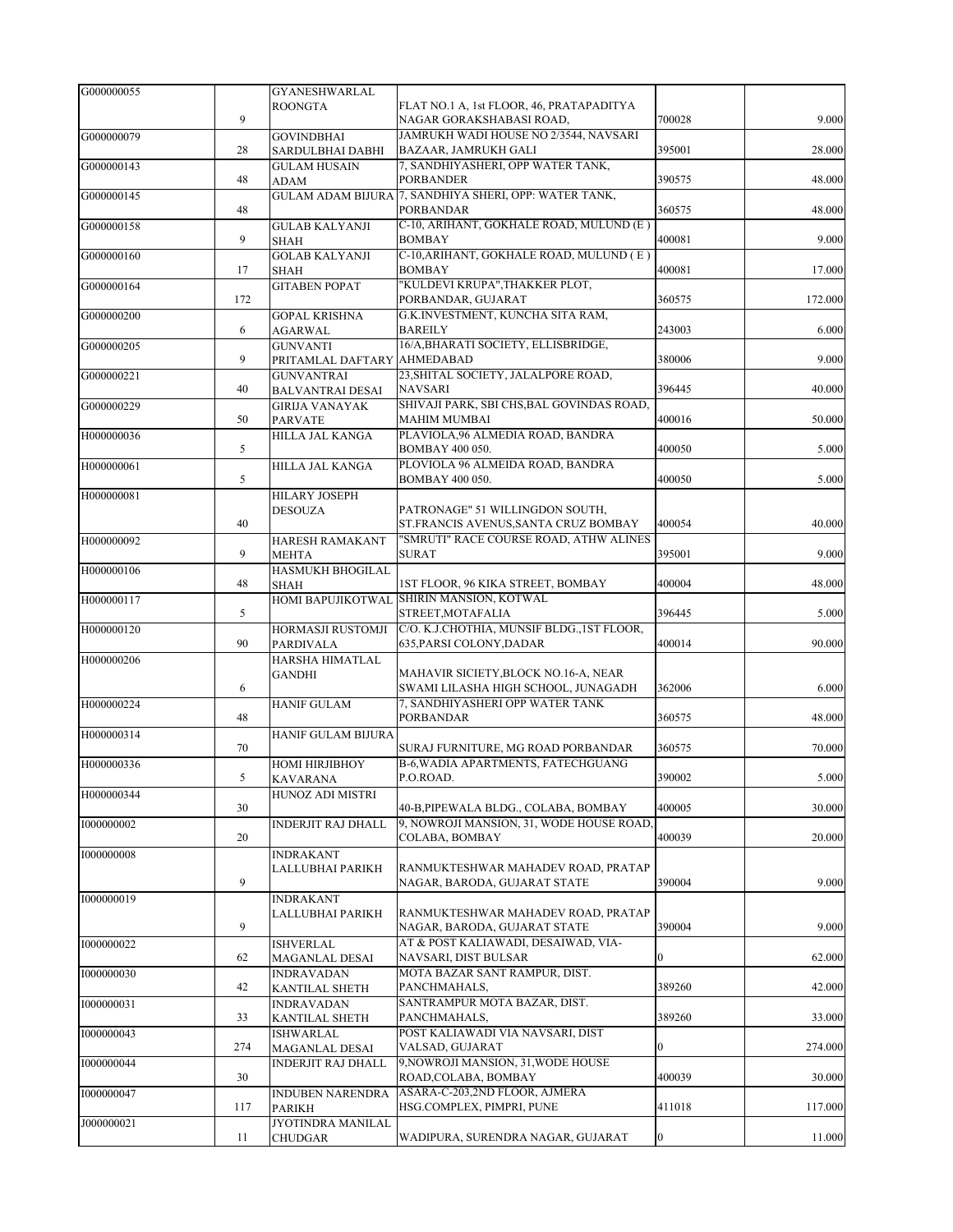| J000000039 |        | <b>JAYANTILAL</b>                        |                                                                            |                |         |
|------------|--------|------------------------------------------|----------------------------------------------------------------------------|----------------|---------|
|            | 8      | <b>MAGANLAL</b>                          | DAYA MURTI, 98 SHANTI NIKETAN, SURAT                                       | 395003         | 8.000   |
| J000000085 |        | JAYABEN MOHANLAL                         | 2 ANIL PATEL COLONY, SIDNATH ROAD,                                         |                |         |
|            | 30     | <b>MISTRY</b>                            | <b>BARODA</b>                                                              | 390001         | 30.000  |
| J000000112 |        | <b>JER MACKEY DOCTOR</b>                 | NAVYUG CHAMBERS. 165, LAMINGTON ROAD,                                      |                |         |
|            | 10     |                                          | <b>BOMBAY</b>                                                              | 400007         | 10.000  |
| J000000129 |        | <b>JANARDHAN</b><br><b>AMRITLAL MODI</b> | C/O J A MODI, MODI SANTHI<br>KUVALOKHANCHO, DIST KAIRA                     |                |         |
|            | 38     |                                          | GUJARAT, NADIAD                                                            | 387001         | 38.000  |
| J000000219 |        | <b>JAYABEN N MEHTA</b>                   | C/O.PARAS STORES, 356, BHANDARKAR                                          |                |         |
|            |        |                                          | ROAD, MATUNGA MANSION,                                                     |                |         |
|            | 80     |                                          | MATUNGA(C.R.), BOMBAY                                                      | 400019         | 80.000  |
| J000000225 |        | <b>JAGDISHKUMAR</b>                      |                                                                            |                |         |
|            | 48     | <b>GAMANLAL</b><br><b>JARIWALA</b>       | 6-1162A, MAHIDHAR PURA, VANIA SHERI,<br><b>SURAT</b>                       | 395003         | 48.000  |
| J000000395 |        | <b>JATIN SHAH</b>                        | H.K.TRADING CO 20, NETAJI SUBHAS ROAD,                                     |                |         |
|            | 50     |                                          | G.P.O.BOX NO.3857,CALCUTTA                                                 | 700001         | 50.000  |
| J000000456 |        | <b>JYOTSNA</b>                           | 101, SHREE SHARANAM FLATS, 1ST                                             |                |         |
|            |        | SURYAKANT PARIKH                         | FLOOR, 63, URMI SOCIETY, NEAR HAVELI                                       |                |         |
|            | 48     |                                          | TEMPLE,                                                                    | 390007         | 48.000  |
| K000000027 |        | <b>KUMUD SHANTILAL</b>                   | CEMENT COLOUR BUNGALOW, NEAR LAW                                           |                |         |
|            | 9      | <b>PARIKH</b>                            | COLLEGE, ELLIS BRIDGE AHMEDABAD                                            | 380001         | 9.000   |
| K000000057 |        | <b>KHIRMIN DINSHA</b>                    | JEHANGIR MANSION, 1ST MARINE STREET,                                       |                |         |
|            | 5      | <b>BHARUCHA</b>                          | <b>BOMBAY</b>                                                              | 400001         | 5.000   |
| K000000060 |        | KANTA LAKHUMA                            | NEPTUNE COURT, 60 NEPEAN SEA ROAD,                                         |                |         |
|            | 5      | <b>HIRANANDINI</b>                       | <b>BOMBAY</b>                                                              | $\overline{0}$ | 5.000   |
| K000000094 |        | <b>KAVALRAJ</b>                          |                                                                            |                |         |
|            | 30     | <b>FAKEERCHAND</b><br><b>GURWARA</b>     | 20, GOBIND MAHAL, MARINE DRIVE, BOMBAY                                     | 400002         | 30.000  |
| K000000113 |        | KUMUD SHANTILAL                          | BEHIND LAW COLLEGE PLAY GROUND, ELLIS                                      |                |         |
|            | 9      | <b>PARIKH</b>                            | BRIDGE AHMEDABAD.                                                          | 380006         | 9.000   |
| K000000128 |        | <b>KAILAS</b>                            |                                                                            |                |         |
|            |        | <b>RAMESHCHANDRA</b>                     | 114, VITHALBHAI PATEL ROAD, R. K WADI                                      |                |         |
|            | 11     | MODI<br><b>KATIE DARA</b>                | <b>BOMBAY</b>                                                              | 400004         | 11.000  |
| K000000208 | 120    | <b>ENGINEER</b>                          | 301,RIVER-VIEW 2, 320 KOREGAON PARK                                        | 411001         | 120.000 |
| K000000223 |        | K L NATHANI                              |                                                                            |                |         |
|            |        |                                          | GC-17, NARAYANTALA (H), ALAKANANDA                                         |                |         |
|            | 51     |                                          | APARTMENT, COLLEGE BUS STOP                                                | 700059         | 51.000  |
| K000000244 |        | <b>KERSASP RUSTOMJI</b>                  | KAVARANA BUILDING,FLAT NO.6, DADAR                                         |                |         |
|            | 85     | <b>SIRVALA</b>                           | CROSS ROAD, OFF DADASAHEB FALKE RD.                                        | 400014         | 85.000  |
| K000000298 |        | KHUSHNA ASHOK                            |                                                                            |                |         |
|            |        | <b>JOSHI</b>                             | B-202,2ND FLOOR, UMIYA PARK, BLDG. NO. 4,                                  |                |         |
|            | 5      |                                          | CHHATRAPATI SHIVAJI ROAD NO.4,                                             | 400068         | 5.000   |
| K000000343 |        | <b>KARTIK</b>                            | 4, SHIV-KAMAL APTS., BEHIND                                                |                |         |
|            | $\tau$ |                                          | VAIKUNTHRAI MEHTA PANJURARPOLE, POST POLUTECHNICS                          | 380015         | 7.000   |
| K000000344 |        | <b>KIRAN JIVANLAL</b><br><b>DESAI</b>    | 20, ANOD CO-OP SOC, 4TH FLOOR, AGRA COONY                                  |                |         |
|            | 9      |                                          | ROAD, CHINCHPADA, BORIVALI EAST,                                           | 400066         | 9.000   |
| K000000499 |        | <b>KULIN VIJAY</b>                       | 11TH FLOOR GIRRAJ 201 WALKESHWAR RD                                        |                |         |
|            | 37     | <b>KAPADIA</b>                           | <b>BOMBAY</b>                                                              | 400006         | 37.000  |
| K000000543 |        | KRISHNA P.JOSHI                          |                                                                            |                |         |
|            | 5      |                                          | 108/10, 2ND FLOOR, COVEL STREET, GAIVADI,<br>KALBADEVI ROAD, BOMBAY        | 400002         | 5.000   |
| K000000588 |        | <b>KIRANBEN</b>                          |                                                                            |                |         |
|            |        | <b>BHAVASAR</b>                          | BHAVSAR FINANCIAL CONSULTANCY, NO.15,                                      |                |         |
|            | 3      |                                          | SHIVAM SOCIETY, BEHIND NAVYUG COLLEGE 395009                               |                | 3.000   |
| K000000591 |        |                                          | KAMAL MAHESHWARI 205, KALANDI CAVES APARTMENT, MAJURA                      |                |         |
|            | 3      |                                          | <b>GATE, SURAT</b>                                                         | 395002         | 3.000   |
| L000000021 | 5      | <b>LABHKUNVR</b>                         | LALIT KUNJ, A PLOT NO.450, KINGS CIRCLE                                    | 400019         | 5.000   |
| L000000040 |        | NANCHAND DOSHI                           | MATUNGA, BOMBAY<br>LALITA VISHWANATH 182/4972 PANT NAGAR, GHATKOPAR EAST,  |                |         |
|            | 59     | <b>BERDE</b>                             | <b>BOMBAY</b>                                                              | 400075         | 59.000  |
| L000000111 |        | LATIFA GULAM                             | 7, SANDHIYASHERI OPP WATER TANK                                            |                |         |
|            | 48     |                                          | PORBANDAR                                                                  | 360575         | 48.000  |
| L000000142 |        | <b>LALIT R. JAIN</b>                     |                                                                            |                |         |
|            | 69     |                                          | C/O JAMNADAS TALAKCHAND, 103, SHEIKH<br>MEMON STREET, ZAVERI BAZAR, BOMBAY | 400002         | 69.000  |
|            |        |                                          |                                                                            |                |         |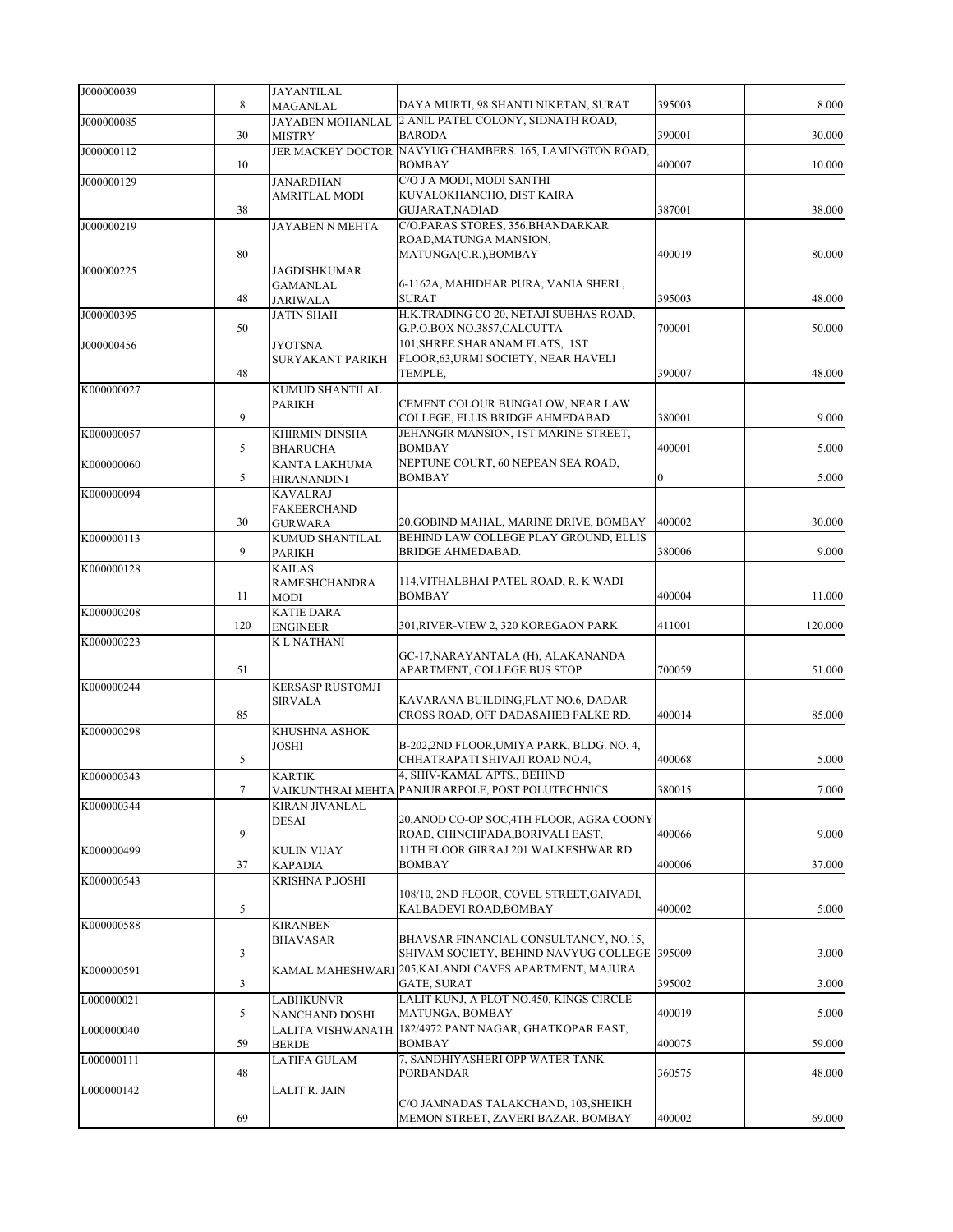| M000000043 |     | MANHARLAL                         | PLOT NO 94, DADABHAI ROAD, SANTACRUZ,                  |        |         |
|------------|-----|-----------------------------------|--------------------------------------------------------|--------|---------|
|            | 22  | NAVALCHAND                        | <b>BOMBAY</b>                                          | 400054 | 22.000  |
| M000000139 |     | MADHUSUDUN JERAM                  | 107 BAZAR GATE STREET FORT BOMBAY                      |        |         |
|            | 5   | <b>HALAI</b>                      | 400001                                                 | 400001 | 5.000   |
| M000000224 |     | <b>MADHUKUMAR V</b>               | CALCUTTIYA BUILDING, ACHARYONKA                        |        |         |
|            | 217 | <b>ACHARYA</b>                    | CHOWK, BIKANER RAJASTHAN                               | 334005 | 217.000 |
| M000000241 |     | <b>MAHESH RATILAL</b>             |                                                        |        |         |
|            |     | <b>SHAH</b>                       | JAIN AYEMBIL BHAVAN, HOUSE NO.1/3421,                  |        |         |
|            | 3   |                                   | B/H.IND SARVJANIK MIDDLEE SCHOOL                       | 395007 | 3.000   |
| M000000247 |     |                                   | MADHUSUDAN JERAM 107 BAZAR GATE STREET 4TH FLOOR FORT, |        |         |
|            | 28  | <b>HALAI</b>                      | <b>BOMBAY</b>                                          | 400001 | 28.000  |
| M000000259 |     | <b>MRUDULA</b>                    |                                                        |        |         |
|            | 5   |                                   | BHARATKUMAR SHAH 59 BABAGENU ROAD, BOMBAY 400002       | 400002 | 5.000   |
| M000000278 |     | MAHENDRA KUMAR                    | 7 BADRIKESHWAR II FLOOR 82. MARINE DRIVE               |        |         |
|            | 42  | <b>BABULAL</b>                    | <b>BOMBAY</b>                                          | 400020 | 42.000  |
| M000000281 |     |                                   | MANILAL KANJI GALA MADINA MANSION, G K ROAD DADAR      |        |         |
|            | 48  |                                   | HINDMATA NAIGAON, BOMBAY                               | 400014 | 48.000  |
| M000000285 |     | MITHU CHATTERJEE                  | C/O.AMIT BANERJEE, 95 C ALIPORE ROAD,                  |        |         |
|            | 86  |                                   | NEAR DURGAPUR BRIDGE                                   | 700027 | 86.000  |
| M000000302 |     | <b>MANUBHAI</b>                   | 07, DEVPARK, OPP. CHANDAN TALKIES, JUHU                |        |         |
|            | 28  | MANGALDAS BHAGAT VILE PARLE WEST, |                                                        | 400049 | 28.000  |
| M000000313 |     |                                   |                                                        |        |         |
|            |     | <b>MADHUKAR</b><br><b>ATMARAM</b> | 28/433 AZAD NAGAR, VEERA DESAI ROAD                    |        |         |
|            | 28  | <b>TORASKAR</b>                   | ANDHERI W BOMBAY                                       | 400058 | 28.000  |
| M000000332 |     | MANSWINI K SHAH                   | 21A OCEAN GOLD, TWIN TOWERS LANE,                      |        |         |
|            | 34  |                                   | PRABHADEVI BOMBAY                                      | 400025 | 34.000  |
| M000000340 |     | <b>MANSWINI KIRIT</b>             | 21A, OCEAN GOLD, TWIN TOWERS LANE,                     |        |         |
|            | 8   | <b>SHAH</b>                       | PRABHADEVI BOMBAY                                      | 400025 | 8.000   |
| M000000346 |     | <b>MANJU ATUL PARIKH</b>          | ASARA-C-203, 2ND FLOOR, AJMERA HSG.                    |        |         |
|            | 45  |                                   | COMPLEX, PIMPRI, PUNE                                  | 411018 | 100.000 |
|            |     |                                   |                                                        |        |         |
| M000000378 |     | <b>MEENA K VORA</b>               | 73, PAYAL PARK -I, OPP                                 |        |         |
|            | 428 |                                   | SUNDERVAN, SATELLITE ROAD, AHMEDABAD                   | 380015 | 428.000 |
| M000000414 |     | MURTUZA Z.                        |                                                        |        |         |
|            |     | VASOWALLA,                        | 1601, MAZGAON TOWER, 21, MHATARPAKHADI                 |        |         |
|            | 70  |                                   | MARG, MAZGAON, MUMBAI                                  | 400010 | 70.000  |
| M000000415 |     | MANOJ P. DALAL,                   | B/21, SAMRPAN SOCIETY, ADAJAN ROAD,                    |        |         |
|            | 57  |                                   | SURAT, GUJARAT                                         | 395009 | 57.000  |
| M000000423 |     | <b>MADHUBHAI</b>                  | AMBICA PULSE MILLS, STATION ROAD,                      |        |         |
|            | 42  | AMBALAL PATEL,                    | <b>PETLAD 388450</b>                                   | 388450 | 42.000  |
| M000000436 |     |                                   | MUKESH JAYANTILAL 39/Z, DHARIAWAD, P.O.BOX NO.31,      |        |         |
|            | 48  | <b>SHAH</b>                       | KHAMBHATR - 388620, DIST-KHEDA                         | 388620 | 48.000  |
| M000000462 |     | <b>MINAXI P VORA</b>              | 14-A MAHAVIR SOCIETY, NEAR UPERKOT,                    |        |         |
|            | 13  |                                   | <b>JAUNAGADH</b>                                       | 362001 | 13.000  |
| M000000481 |     | <b>MANJU N SHAH</b>               | 657, SHUKRAWAR PETH, GADIKHANA, PUNE 411               |        |         |
|            | 25  |                                   | 002                                                    | 411002 | 25.000  |
| M000000488 |     | MANOHAR ODHAVJI                   | C/O GAUSHYAM PAN HOUSE, KODIYA                         |        |         |
|            | 6   | <b>GOHEL</b>                      | POLDE, MADHI CHAKLA, NADIAD                            | 387001 | 6.000   |
| M000000512 |     | <b>MANJU LALA</b>                 |                                                        |        |         |
|            | 42  |                                   | HOUSE NO.100, CHEMBUR COLONY, BOMBAY                   | 400074 | 42.000  |
| M000000539 |     | <b>MANASWINI KIRIT</b>            | 21A, OCEAN GOLD, TWIN TOWERS LANE,                     |        |         |
|            | 8   | SHAH                              | PRABHADEVI BOMBAY                                      | 400025 | 8.000   |
| M000000567 |     | <b>MOUNTBATON</b>                 |                                                        |        |         |
|            |     | <b>SAKARCHAND SHAH</b>            | 2, KESHRBAHAR BULDG., NEAR GOPIPURA                    |        |         |
|            | 11  |                                   | POST OFFICE, GOPIPURA, SURAT                           | 395003 | 11.000  |
| M000000572 |     | <b>MADHAV GANESH</b>              | 5, BAGWE NIWAS, SENAPATI BAPAT MARG,                   |        |         |
|            | 6   | <b>KARNIK</b>                     | DADAR, BOMBAY                                          | 400028 | 6.000   |
| M000000673 |     | <b>MOHOMEDALI</b>                 |                                                        |        |         |
|            |     | PEERBHAI DODHIA                   | SOMANI AUTO CENTRE, BEHIND NAGINCHAND                  |        |         |
|            | 25  |                                   | HALL, CHOWK BAZAR, SURAT                               | 395003 | 25.000  |
| M000000684 |     | <b>MANOJ PODDAR</b>               | 5A, OLD BALLYGANGE 2ND LANE, 2ND FLOOR,                |        |         |
|            | 400 |                                   | <b>CALCUTTA</b>                                        | 700019 | 400.000 |
| M000000785 |     | <b>MADAN GOPAL</b>                | GAYATRI CHAMBERS, 1ST FLOOR, 25/27, DR. V.             |        |         |
|            | 34  | DAMANI                            | B. GANDHI ROAD, FORT MUMBAI.                           | 400023 | 34.000  |
| N000000006 |     | NOWROJI KOOVERJI                  | ADM. OF D M KANGA, 120 MALBAR HILL,                    |        |         |
|            | 5   | GAMADIA                           | <b>BOMBAY</b>                                          | 0      | 5.000   |
| N000000067 |     | NATWARLAL                         | 22 DR.WILSON STREET, BLOCK NO.10,                      |        |         |
|            | 20  | THAKORDAS MEHTA                   | V.P.ROAD, BOMBAY                                       | 400004 | 20.000  |
| N000000150 |     | NALINI DHARAMSY                   | 35-1ST, CAVEL CROSS LANE, 4TH FLOOR,                   |        |         |
|            | 9   | <b>KAPADIA</b>                    | <b>BOMBAY</b>                                          | 400002 | 9.000   |
|            |     |                                   |                                                        |        |         |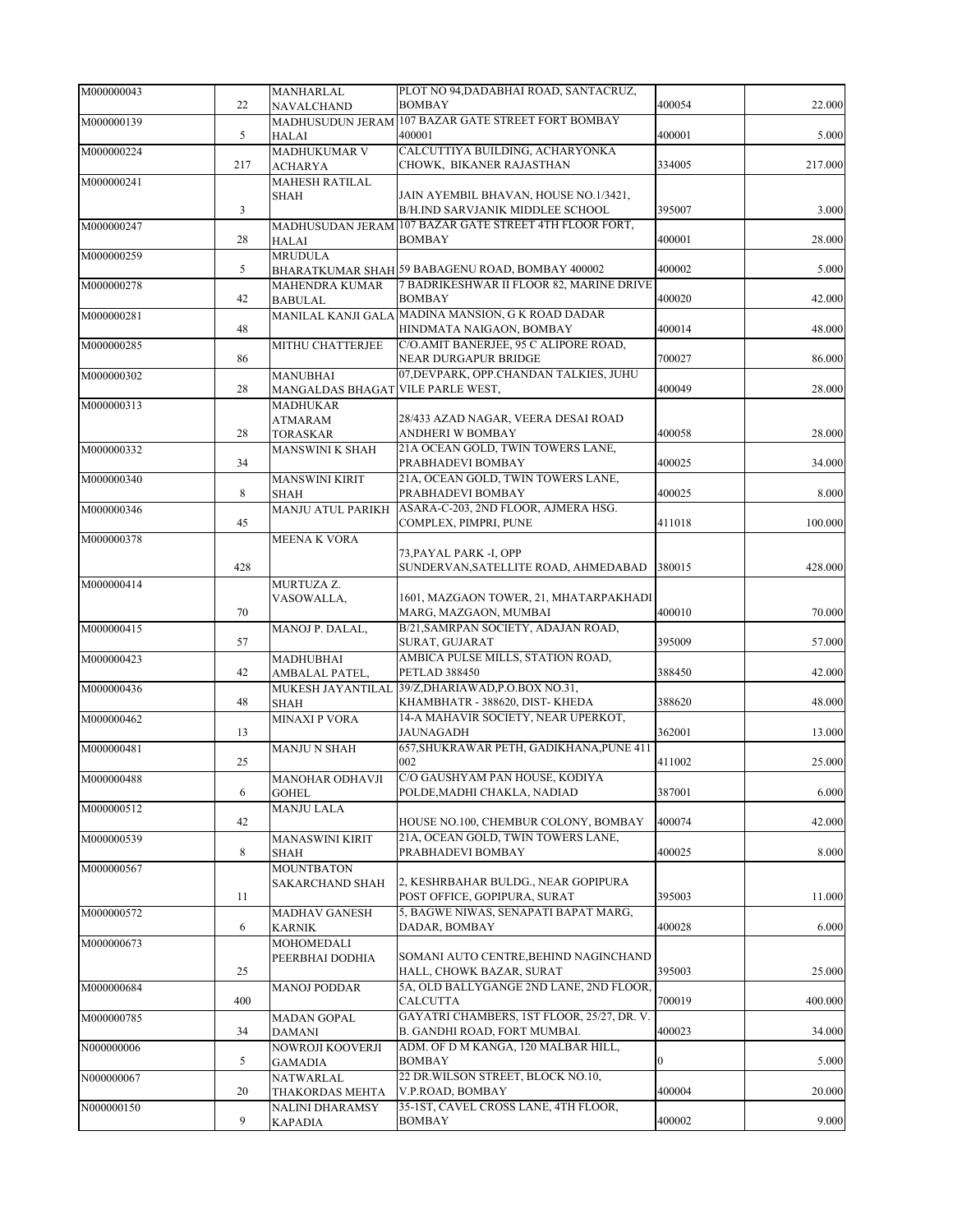| N000000169 |        | <b>NALINI SHANKAR</b>   | 33 JAYAS CO OP HSG SOCIETY LTD,                          |                  |         |
|------------|--------|-------------------------|----------------------------------------------------------|------------------|---------|
|            |        | <b>JOGLEKAR</b>         | JAYAPRAKASH NAGAR, GOREGAON EAST,                        |                  |         |
|            | 25     |                         | <b>BOMBAY</b>                                            | 400063           | 25.000  |
| N000000178 |        | <b>NANDKISHORE</b>      |                                                          |                  |         |
|            |        | <b>ANANDRAO</b>         | 434 DR BHADKAMKAR MARG, SHIGNE BLDG,                     |                  |         |
|            | 121    | <b>ACHARYA</b>          | <b>BOMBAY</b>                                            | 400004           | 121.000 |
| N000000229 |        | NEENA MALHOTRA          | 1708, BRAHMAN GALI, SOHANGUNJ, SUNZI                     |                  |         |
|            | 5      |                         | MANDI, DELHI                                             | 110007           | 5.000   |
| N000000243 |        | <b>NAVINCHANDRA</b>     | C\o. BANK OF INDIA, JOSHIPARA BRANCH,                    |                  |         |
|            | 50     | SHAMJIBHAI DAVE         | <b>JOSHIPARA</b>                                         | 362002           | 50.000  |
| N000000283 |        | NAVIN B HARIA           | 1015 RAJGRUHI, KANTI NAGAR, NEAR JAIN                    |                  |         |
|            | 49     |                         | TEMPLE, B/H.J.B NAGAR,                                   | 400059           | 49.000  |
| N000000285 |        | NAMRATA KATHOTIA        | NAVEEN APARTMENT, FLAT NO.2-A,29,                        |                  |         |
|            | 17     |                         | <b>BALLYGUNGE PARK,</b>                                  | 700019           | 17.000  |
| N000000310 |        | <b>NATVERLAL</b>        |                                                          |                  |         |
|            |        | <b>NAGINDAS</b>         | 25, HAVELI BUNGALOWS, B/H T V TOWER,                     |                  |         |
|            | 155    | <b>ITCHHAPORIA</b>      | VASTRAPUR-BODAKDEV,                                      | 380054           | 155.000 |
| N000000328 |        | NARAYANAN               | 12, CHINNIAH PILLAI STREET, T. NAGAR                     |                  |         |
|            | 600    | <b>BALASUBRAMANIAM</b>  | <b>MADRAS</b>                                            | 600017           | 600.000 |
| P000000039 |        | PRATIBHA                |                                                          |                  |         |
|            |        | <b>KESRINATH</b>        | RADHA SMRUTI, BEHIND G.P.O, BARODA                       |                  |         |
|            | 20     | <b>KHARSIKAR</b>        | W.R.L.Y                                                  | 390005           | 20.000  |
| P000000079 |        | PERIN DINSHAW           |                                                          |                  |         |
|            | 30     | <b>ENGINEER</b>         | D-15 RUSTAM BAUG, BYCULLA, BOMBAY                        | 400027           | 30.000  |
| P000000116 |        | PRANAV RAMESH           | 903, KRISHNA TOWERS, PARTHSARTHY                         |                  |         |
|            | 42     | <b>DALAL</b>            | AVENUE, 132,FEET ROAD,SATELLITE,                         | $\mathbf{0}$     | 42.000  |
| P000000119 |        | PERIN DINSHAW           |                                                          |                  |         |
|            | 9      | <b>ENGINEER</b>         | D-15 RUSTOM BAUG, BYCULLA BOMBAY 27.                     | 400027           | 9.000   |
| P000000120 |        | PRABHAKAR               |                                                          |                  |         |
|            |        | YESHWANT                | JAYANAND SOCIETY, MGM ROAD, ROOM                         |                  |         |
|            | 5      | <b>TANKSALE</b>         | NO.14, NAVPADA, THANA WEST                               | $\mathbf{0}$     | 5.000   |
| P000000168 |        | PRANAV RAMESH           | 903, KRISHNA TOWERS, PARTHSARTHY                         |                  |         |
|            | 5      | <b>DALAL</b>            | AVENUE, 132, FEET ROAD, SATELLITE,                       | 380015           | 5.000   |
| P000000243 | 18     | PRIMLA VOHRA            | D-7/7, VASANT VIHAR, NEW DELHI                           | 110057           | 18.000  |
| P000000263 |        | <b>PARIKH</b>           | A/22, NILAMBER COMPLEX, ST.XAVIERS                       |                  |         |
|            |        | <b>BHANUPRASAD</b>      | COLLEGE CORNER, NAVRANGPURA,                             |                  |         |
|            | 100    | <b>CHANDULAL</b>        | <b>AHMEDABAD</b>                                         | 380009           | 100.000 |
| P000000314 |        | PHIROZE H               | 792, DINA MANZIL, JAME JAMSHED                           |                  |         |
|            | 5      | <b>ECHAPORIA</b>        | ROAD, PARSI COLONY, DADAR, BOMBAY                        | 400014           | 5.000   |
| P000000351 |        | PRAVIN POPATLAL         | 202, NAVKAR APARTMENT, OPP. RANE                         |                  |         |
|            | 28     | <b>VAIDYA</b>           | HOSPITAL, NANDAPATKAR MARG,                              | 400057           | 28.000  |
| P000000387 |        | <b>PANKAJ</b>           | ANDABAVALS CHAKLO KACHERI FAC 1,                         |                  |         |
|            | $\tau$ | <b>HASMUKHRAI SHAH</b>  | <b>JAMNAGAR</b>                                          | 361001           | 7.000   |
| P000000397 |        | <b>PATEL</b>            |                                                          |                  |         |
|            |        | <b>VINODCHANDRA</b>     | C/O AMBIKA MARBLES, C-7 GIDC, PALANPUR                   |                  |         |
|            | 50     | SHAMALDAS               | B.K, N. GUJARAT                                          | 385002           | 50.000  |
| P000000444 |        |                         | PARAS KUMAR DAGA   C/O. SHRI.SURAJ MAL DAGA, DAGA SETHIA |                  |         |
|            | 86     |                         | CHOWK, BIKANER                                           | 334005           | 86.000  |
| P000000540 |        | POOJA V.ASSOMULL        | STATE BANK OF INDIA, SECURITIES DEP,                     |                  |         |
|            |        |                         | BOMBAY SAMACHAR MARG, BOMBAY MAIN                        |                  |         |
|            | 200    |                         | <b>BRANCH</b>                                            | 400022           | 200.000 |
| R000000032 |        | <b>RAMESH</b>           | INDIRA APARTMENT-A, FLAT NO 502,5TH                      |                  |         |
|            | 38     | <b>GORDHANBHAI SHAH</b> | FLOOR, M.L.DHANUUKAR MARG,                               | 400026           | 38.000  |
| R000000114 |        | REKHA                   |                                                          |                  |         |
|            |        | <b>PRAVINCHANDRA</b>    |                                                          |                  |         |
|            | 40     | SONI                    | SAHIRA BUILDING, 138 SION WEST, BOMBAY                   | 400022           | 68.000  |
| R000000128 |        | RAMNIKLAL               | MODY CHAMBERS, TOP FLOOR, DHARMENDRA                     |                  |         |
|            | 68     | CHHAGANLAL DOSHI        | ROAD, RAJKOT GUJARAT                                     | $\boldsymbol{0}$ | 68.000  |
| R000000133 |        | <b>RAJENDRA</b>         |                                                          |                  |         |
|            |        | <b>MATHURADAS</b>       | SHANKAR NIVAS, DR. DALVI LANE, KANDIVLI                  |                  |         |
|            | 30     | <b>DANTHI</b>           | <b>BOMBAY</b>                                            | 400067           | 30.000  |
| R000000197 |        | <b>REKHA HAREN</b>      | VASANT KUNJ KALAYAN SOCIETY, ELLISE                      |                  |         |
|            | 38     | JHAVERI                 | BRIDGE, AHMEDABAD                                        | 380006           | 100.000 |
| R000000205 |        | RAMESH MANEKLAL         | C/O DHIRUBHAI J SHAH, 22, JALARAM SOCIETY,               |                  |         |
|            | 68     | <b>SHAH</b>             | ASHISH JUNAGADH                                          | 362001           | 68.000  |
| R000000218 |        | <b>RAJENDRA</b>         | SHANKAR NIVAS, DR. DALVI LANE, KANDIVLI                  |                  |         |
|            | 9      | <b>MATHURADAS</b>       | <b>BOMBAY</b>                                            | 400067           | 9.000   |
| R000000219 |        | RAMNIKLAL               | MODY CHAMBERS, TOP                                       |                  |         |
|            |        | CHHAGANLAL DOSHI        | FLOOR, DHARAMENDRA ROAD, RAJKOT                          |                  |         |
|            | 8      |                         | <b>GUJARAT</b>                                           | $\bf{0}$         | 8.000   |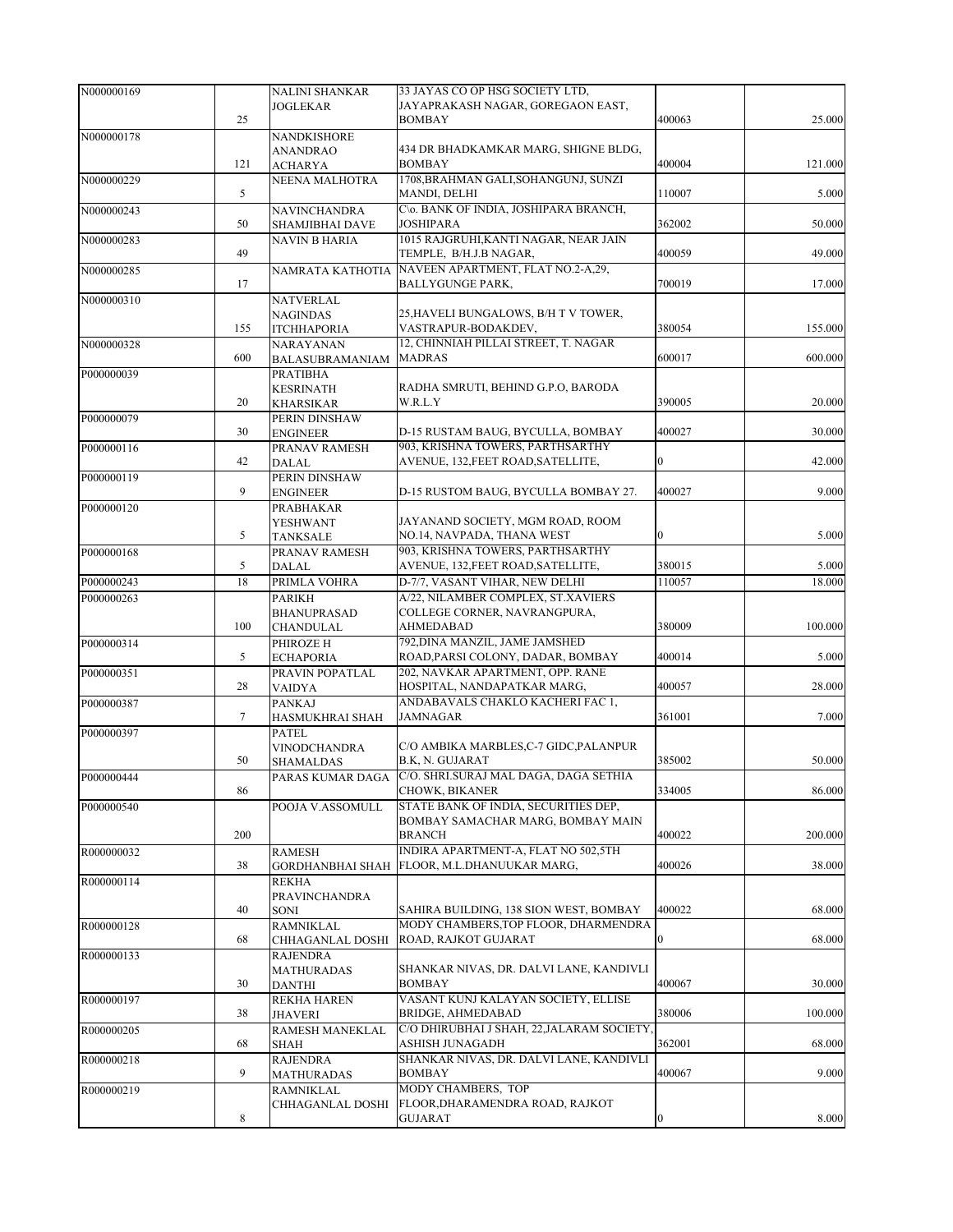| R000000278 |              | REVTI RAMCHANDRA                    |                                                                              |              |          |
|------------|--------------|-------------------------------------|------------------------------------------------------------------------------|--------------|----------|
|            | 10           | <b>GOKHALE</b>                      | VIJAY NAGAR COLONY, PARVATY PUNA 2.                                          | 411002       | 11.000   |
| R000000404 |              | RASHMI KIRAN DESAI                  | 20, AMOD CO-OP SOCIETY, 4TH FLOOR, ASRA<br>COLONY ROAD, CHINCHPADA, BORIVALI |              |          |
|            | 9            |                                     | (EAST), BOMBAY                                                               | 400066       | 9.000    |
| R000000443 |              | ROOPA B. SHAH                       | 37/557, SHASTRI NAGAR, KHATODARA                                             |              |          |
|            | 23           |                                     | COLONY, SURAT                                                                | 395002       | 23.000   |
| R000000488 |              | RUPAL HITESH SHAH                   | NEAR THREE GATE, GHIMTI, OPP.KABIR                                           |              |          |
| R000000578 | 6            | RATNAKAR UMESH                      | MANDIR, KHAMBHAT, GUJARAT<br>C-1, K.T.NAGAR, PHASE-I, 1ST FLOOR, ROOM        | 388620       | 6.000    |
|            | 8            | NAIK                                | NO.118, AMBADI ROAD                                                          | $\mathbf{0}$ | 8.000    |
| R000000596 |              | <b>RAJIV PANDURANG</b>              | 102 SAHAKARNAGAR, PIPE LINE ROAD,                                            |              |          |
|            | $\mathbf{3}$ | <b>GORE</b>                         | AHMEDNAGAR                                                                   | 414001       | 3.000    |
| R000000617 |              | ROSHAN TANEJA                       | 102 HORIZON APAR, 9TH ROAD EXTN, JUHU                                        |              |          |
|            | 25           |                                     | SCHEME, BOMBAY<br>102 HORIZON APART, 9TH ROAD EXTN, JUHU                     | 400049       | 25.000   |
| R000000619 | 25           | ROSHAN TANEJA                       | SCHEME, BOMBAY                                                               | 400049       | 25.000   |
| R000000620 |              | ROSHAN TANEJA                       | 102 HORIZON APARTMENT, 9TH ROAD                                              |              |          |
|            | 413          |                                     | EXTN, JUHU SCHEME, BOMBAY                                                    | 400049       | 413.000  |
| R000000647 |              | <b>RATANBAI</b>                     |                                                                              |              |          |
|            | 100          | <b>POKHARNA</b>                     | KUNDAN MANGAL KANDRA, 502 GANESH<br>PETH, GASETI PUL, GUL ALI, PUNE          | 411002       | 100.000  |
| R000000809 |              | RAMILA VINAYKANT                    | NARAYAN VILLA GROUND FLOOR, 521/B, R. P.                                     |              |          |
|            | 9            | <b>SHETH</b>                        | MASANI ROAD, MATUNGA MUMBAI                                                  | 400019       | 9.000    |
| S000000137 |              | <b>SUSHILA BABULAL</b>              | GOYA BAZAR. NEAR DENA BANK,                                                  |              |          |
|            | 26           | DESAI                               | ANKLESHWAR                                                                   | 393001       | 26.000   |
| S000000161 |              | <b>SHARAYU</b>                      | 200, NARAYAN PETH., PUSHPAK, LAXMI ROAD,                                     |              |          |
|            | 1000         | <b>RAGHUNATH</b><br>KHADILKAR.      | <b>POONA</b>                                                                 | 411030       | 1000.000 |
| S000000166 |              | SHEELA DATTARAM                     | SADGURU GARDENS, CARNATION, FLAT                                             |              |          |
|            |              | <b>NIRGUN</b>                       | NO.404, 4TH FLOOR, NEAR MANGALA HIGH                                         |              |          |
|            | 11           |                                     | SCHOOL,                                                                      | 400603       | 11.000   |
| S000000236 |              | <b>SUNILKUMAR</b>                   |                                                                              |              |          |
|            | 33           | <b>KISHANLAL DESAI</b>              | 22-F, MAHAPRAKASH APTS., PURSHOTTAM<br>NAGAR, SUBHASH BRIDGE END,            | 380027       | 33.000   |
| S000000259 |              | <b>SHANTABEN</b>                    | PLOT NO.49, HOUSE NO.596, SARVODAY                                           |              |          |
|            | 30           | <b>MANUBHAI DESAI</b>               | NAGAR, B/H.MAJOOR MAHJAN SOC,                                                | 396445       | 30.000   |
| S000000264 |              | <b>SHANTILAL</b>                    | 10 DUTT NIWAS, MAHATMA GANDHI ROAD,                                          |              |          |
|            | 5            | JAMNADAS THAKKAR                    | ,MULUND BOMBAY<br>GIRIRAJ20, POOJA RAW HOUSES SOC, JAI AMBE                  | 400080       | 5.000    |
| S000000268 | 100          | <b>SAMEER UDAYKANT</b><br>VAKILWALA | SOCIETY ROAD, ADAJAN PATIA                                                   | 395003       | 100.000  |
| S000000310 |              | S. K. MURTI                         | 8/75 SRIRAM PRASAD, BHAUDAJI ROAD,                                           |              |          |
|            | 9            |                                     | MATUNGA CENTRAL RLY                                                          | 400019       | 9.000    |
| S000000333 |              | SHRIKRISHNA                         | A-2, ANAND MANGAL SOCIETY, KAMALA                                            |              |          |
|            | 9            | <b>LAXMANRAV</b><br><b>HARDIKAR</b> | NAGAR HOUSING COMPLEX, AJAWA ROAD,<br>SAYAJIPURA.                            | $\Omega$     | 9.000    |
| S000000340 |              | <b>SHIRIN JAL COOPER</b>            | MOTABHAY MANSION, OPP OVAL, 130 M                                            |              |          |
|            | 50           |                                     | KARVE ROAD, BOMBAY                                                           | 400020       | 50.000   |
| S000000394 |              | <b>SHANKAR VAMAN</b>                |                                                                              |              |          |
|            |              | <b>JOGLEKAR</b>                     | 33 JAYAS CO OP HSG SOCIETY LTD.,                                             |              |          |
| S000000401 | 25           | <b>SEVANTILAL</b>                   | JAYAPRAKSH NAGAR, GOREGAON(E), BOMBAY 400063                                 |              | 25.000   |
|            |              | LAHERCHAND SHAH                     | EDUL-AIE APARTMENT, FLAT NO.D/5,2ND                                          |              |          |
|            | 689          |                                     | FLOOR, 232, KHETWADI MANI ROAD,                                              | 400004       | 689.000  |
| S000000409 |              | <b>SHIRLEY FERNANDES</b>            | DONGRIPADA MANOR ROAD, P.O. PALGHAR                                          |              |          |
|            | 99           |                                     | W.RLY, DIST THANE<br>C/O K. K. POLYSCOLOR (INDIA) LTD., 405, AJIT            | 0            | 99.000   |
| S000000421 | 9            | SANGITA LADHA                       | SEN BHAWAN, 13 CROOKED LANE                                                  | 700069       | 9.000    |
| S000000440 |              |                                     | SANJAY K SOMELWAR B/21 KAMAL PUSHPA, BANDRA                                  |              |          |
|            | 5            |                                     | RECLAMATION, BANDRA (W) BOMBAY                                               | 400050       | 5.000    |
| S000000460 |              | <b>SHOBHA</b>                       |                                                                              |              |          |
|            | 48           | SANJAYKUMAR                         | VELJISHIVJI BLDG., HINGWALA LANE,<br><b>GHATKOPAR BOMBAY</b>                 | 400077       | 48.000   |
| S000000461 |              | JOBALIA<br><b>SHAH AMITKUMAR</b>    | 10 MANEK NAGAR PALADI, POST                                                  |              |          |
|            | 9            | <b>JAYANTILAL</b>                   | ANANDNAGAR, AHMEDABAD                                                        | 380007       | 9.000    |
| S000000497 |              | S.P.PAREKH                          | 151/4143, PRABHAT, GROUND FLOOR,                                             |              |          |
|            | 9            |                                     | VALLABH BAUG CROSS LANE                                                      | 400075       | 9.000    |
| S000000499 |              | <b>SMRUTI RAMESH</b>                | 80-82-88, VITHALBHAI PATEL ROAD,                                             |              |          |
|            | 5            | <b>SHAH</b>                         | C.P.TANK, RATAN HOUSE, 3RD FLOOR,<br>OPP.BANK OF INDIA,BOMBAY                | 400004       | 5.000    |
|            |              |                                     |                                                                              |              |          |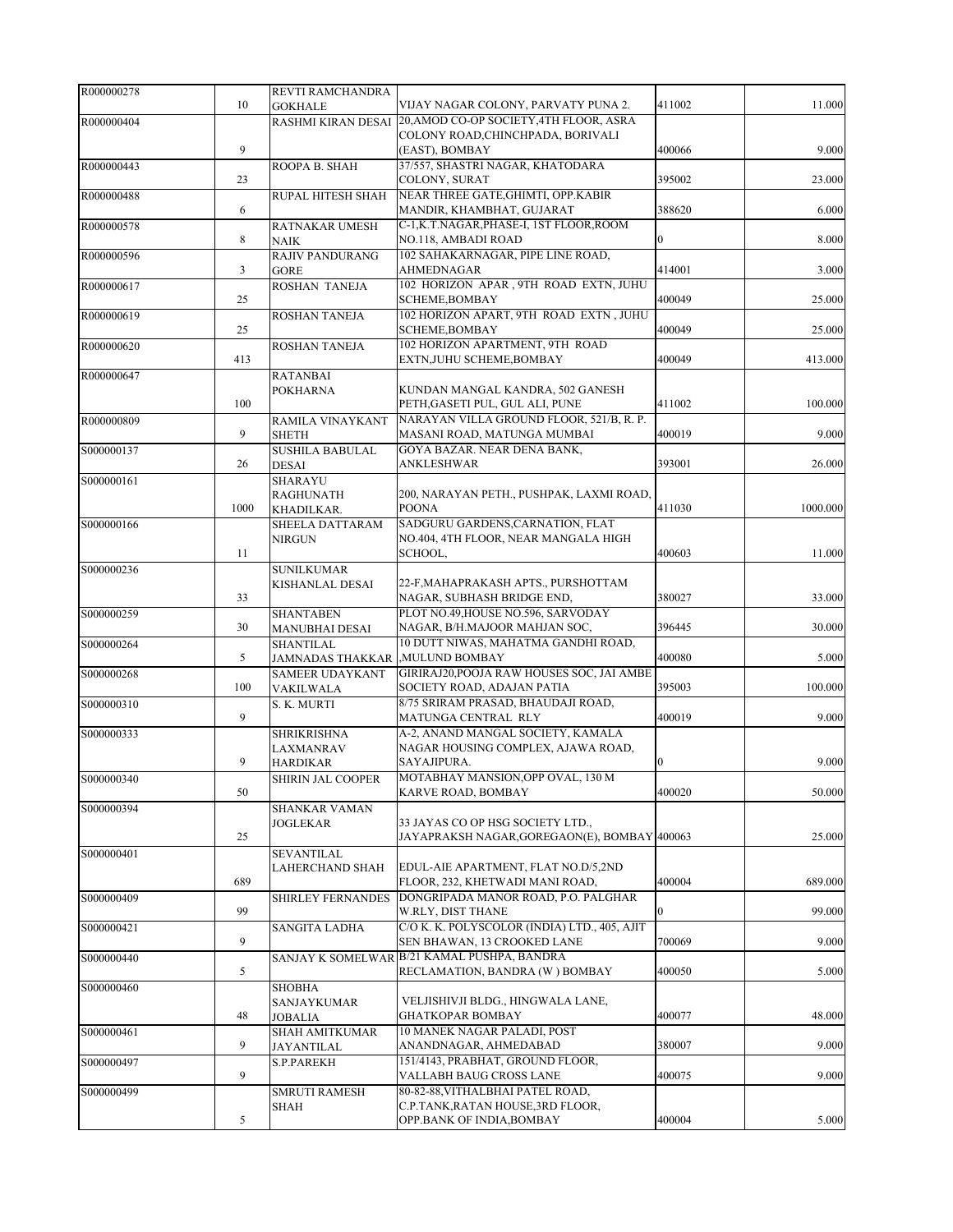| S000000500 |     | <b>SMRUTI RAMESH</b>        | 80-82-88, VITHALBHAI PATEL ROAD,                                                |        |         |
|------------|-----|-----------------------------|---------------------------------------------------------------------------------|--------|---------|
|            |     | <b>SHAH</b>                 | C.P.TANK, RATAN HOUSE, 3RD FLOOR,                                               |        |         |
|            | 22  |                             | OPP.BANK OF INDIA, BOMBAY                                                       | 400004 | 22.000  |
| S000000501 |     | <b>SMRUTI RAMESH</b>        | 80-82-88, VITHALBHAI PATEL ROAD,                                                |        |         |
|            |     | SHAH                        | C.P.TANK, RATAN HOUSE, 3RD FLOOR,                                               |        |         |
|            | 5   |                             | OPP.BANK OF INDIA, BOMBAY                                                       | 400004 | 5.000   |
| S000000553 |     | <b>SHASHI BALA</b>          | 1708, BRAHMAN GALI, SOHAN GANJ, SUBZI                                           |        |         |
|            | 5   |                             | MANDI, NEW DELHI                                                                | 110007 | 5.000   |
| S000000568 |     | SMITA ATUAL GHIYA           | C/O. A.P.GHIYA, GHIYA EXPORTS,                                                  |        |         |
|            | 9   |                             | 2, DIWANPARA ROAD, RAJKOT                                                       | 360001 | 9.000   |
| S000000632 |     | <b>SANKABHAI</b>            | AT & PO MOTIPURA (BHAVSOR), T A : VIJAPUR                                       |        |         |
|            | 86  | SHANKARBHAI                 | <b>NORTH GUJARAT</b>                                                            | 382870 | 86.000  |
| S000000681 |     | PATEL,<br><b>S.V.PRABHU</b> | 22, COTTAGE, GUNDAVALI GANSHAN,                                                 |        |         |
|            | 5   |                             | ANDHERI EAST BOMBAY                                                             | 400069 | 5.000   |
| S000000690 |     | <b>SANKABHAI</b>            | AT: MOTIPUR BHAVSOR, TA: VIJAPUR, DIST:                                         |        |         |
|            | 42  | SHANKARBHAI PATEL           | MEHSANA, N. G                                                                   | 382870 | 42.000  |
| S000000696 |     | SANJANA SHIVAJI             | C/O R.K.INVESTMENTS, HAJI ADAM MANSION,                                         |        |         |
|            | 3   | <b>JAGTAP</b>               | STORE LANE, OFF P.M.ROAD                                                        | 400001 | 3.000   |
| S000000714 |     | <b>SAYED MAHAMED</b>        | 69, MARINE DRIVE, NETAJI SUBHASH ROAD,                                          |        |         |
|            | 48  | <b>ABDUL KADER</b>          | AL-JABREYA COU, BOMBAY                                                          | 400020 | 48.000  |
| S000000745 |     | <b>SANJAY KUMAR</b>         | C/O. K. AGARWAL & CO., 34, EZRA STREET,                                         |        |         |
|            | 50  | <b>AGARWAL</b>              | 2ND FLOOR, CALCUTTA                                                             | 700001 | 50.000  |
| S000000760 |     | <b>SUBHASH JAIN</b>         |                                                                                 |        |         |
|            |     |                             | SHRESHT ENTERPRISES, JUSTIC CHANGANI                                            |        |         |
|            | 28  |                             | BUILDING,, INSIDE JALORI GATE                                                   | 342001 | 28.000  |
| S000000781 |     | <b>SUNIL KUMAR VERMA</b>    | 354, SECTOR 8, PANCHKULA - 134 109, DIST                                        |        |         |
|            | 5   |                             | AMBALA (HARYANA)                                                                | 134109 | 5.000   |
| S000000793 |     | <b>SUBITA LALA</b>          |                                                                                 |        | 42.000  |
|            | 42  |                             | HOUSE NO.100, CHEMBUR COLONY, BOMBAY<br>10, BALBINDER APT, A-6, PASHCHIM VIHAR, | 400074 |         |
| S000000836 | 25  | <b>SANTOSH BHATIA</b>       | <b>NEW DELHI</b>                                                                | 110063 | 25.000  |
| S000000860 |     | <b>S.V.PRABHU</b>           | 22, ROSE COTTAGE, GUNDAVALI GANSHAN,                                            |        |         |
|            | 100 |                             | ANDHERI (E)                                                                     | 400069 | 100.000 |
| S000000897 |     | SHRIKANT SHRIRAM            |                                                                                 |        |         |
|            |     | NARSARIA                    | 55, RANI SATI MARG, SHRINIWAS HOUSE, 1ST                                        |        |         |
|            | 50  |                             | FLOOR, MALAD EAST, BOMBAY,                                                      | 400097 | 50.000  |
| S000000909 |     | <b>SULABHA SUDHIR</b>       | 169/D, PURANDARE PARK, SAVITRI                                                  |        |         |
|            |     | <b>JOSHI</b>                | NIWAS, DR. AMBEDKAR ROAD, DADAR                                                 |        |         |
|            | 3   |                             | T.T,BOMBAY                                                                      | 400014 | 3.000   |
| S000000916 |     | SAILENDRA LALL              |                                                                                 |        |         |
|            | 8   | <b>SEAL</b>                 | 44 SIKDERPARA STREET, CALCUTTA                                                  | 700007 | 8.000   |
| S000000978 |     | <b>SUJATA M BRAHME</b>      | 7 RAJHANS 2ND FLOOR, 500 OFF L J ROAD,                                          |        |         |
|            | 29  |                             | NEAR PARADISE CINEMA                                                            | 400016 | 29.000  |
| S000000999 | 100 | <b>SAMARJIT</b>             | SERAMPORE COLONY, WARD NO.4,,<br>P.O.MALLICKPARA, DIST.HOOGHLY, W.B.            | 712203 | 100.000 |
|            |     | <b>MANORANJAN RAY</b>       | SUKHDEV RAMANLAL C/O.RAMANLAL N.PATEL, LIMDA POLE,                              |        |         |
| S000001021 | 50  | PATEL                       | RAOPURA, BARODA                                                                 | 390001 | 50.000  |
| S000001056 |     | <b>SURESHCHANDRA</b>        |                                                                                 |        |         |
|            |     | THAKORDAS                   | 69, SADHANA SOCIETY, VARACHHA ROAD,                                             |        |         |
|            | 138 | KELAWALA                    | <b>SURAT</b>                                                                    | 395006 | 138.000 |
| S000001197 |     | SHANTADEVI                  | M/s.M.G. DAMANI, SHARES AND STOCK                                               |        |         |
|            |     | <b>KOTHARY</b>              | BROKER, 25/27,, DR.V.B.GANDHI ROAD, 1ST                                         |        |         |
|            | 250 |                             | FLOOR, FORT,                                                                    | 400023 | 250.000 |
| S000001298 |     | <b>SALIM RASID SALLOO</b>   | AT & POST-DABHEL, VIA MAROLI,                                                   |        |         |
|            | 5   |                             | DIST.NAVSARI, GUJARAT                                                           | 396415 | 5.000   |
| S000001300 |     | <b>SUNIL BABU DESAI</b>     | 11D/602, SPRING LEAF, LOKHANDWALA                                               |        |         |
|            | 50  |                             | COMPLEX, AKHRULI ROAD                                                           | 400101 | 50.000  |
| S000001304 |     | SHUBHADA SHYAM              | 4, ASHIRWAD, 34, M.B. RAUT RAOD, SHIVAJI                                        |        |         |
|            | 100 | <b>PATADE</b>               | PARK                                                                            | 400028 | 100.000 |
| S000001305 | 50  | <b>SHEETAL</b>              | 514, PANDUSAR, NABHA                                                            | 147201 | 50.000  |
| S000001308 |     | SAILENDRA LALL              |                                                                                 |        |         |
|            | 11  | <b>SEAL</b>                 | 44, SIKDAR PARA STREET, CALCUTTA<br>EMPIRE MUSIC HOUSE, 75 MAHATMA GANDHI       | 700007 | 11.000  |
| T000000039 |     | TARU MAHINDRA               |                                                                                 | 411001 | 50.000  |
|            | 50  | PANDYA                      | ROAD, POONA<br>T.R.KRISHNAMURTHY A-8,SHRINAGAR CHS PESTAM SAGAR,                |        |         |
| T000000074 | 48  |                             | <b>CHEMBUR BOMBAY</b>                                                           | 400089 | 48.000  |
| T000000108 |     | TARA RAGHUNATH              | 1438, SHUKRAWAR PETH,, SHEVADI LANE,                                            |        |         |
|            | 125 | <b>CHITALE</b>              | <b>PUNE</b>                                                                     | 411002 | 125.000 |
| T000000121 |     | TARA RAGHUNATH              |                                                                                 |        |         |
|            | 17  | CHITALE                     | 1428, SHUKRAWAR PETH, SHEVDE LANE, PUNE 411002                                  |        | 17.000  |
|            |     |                             |                                                                                 |        |         |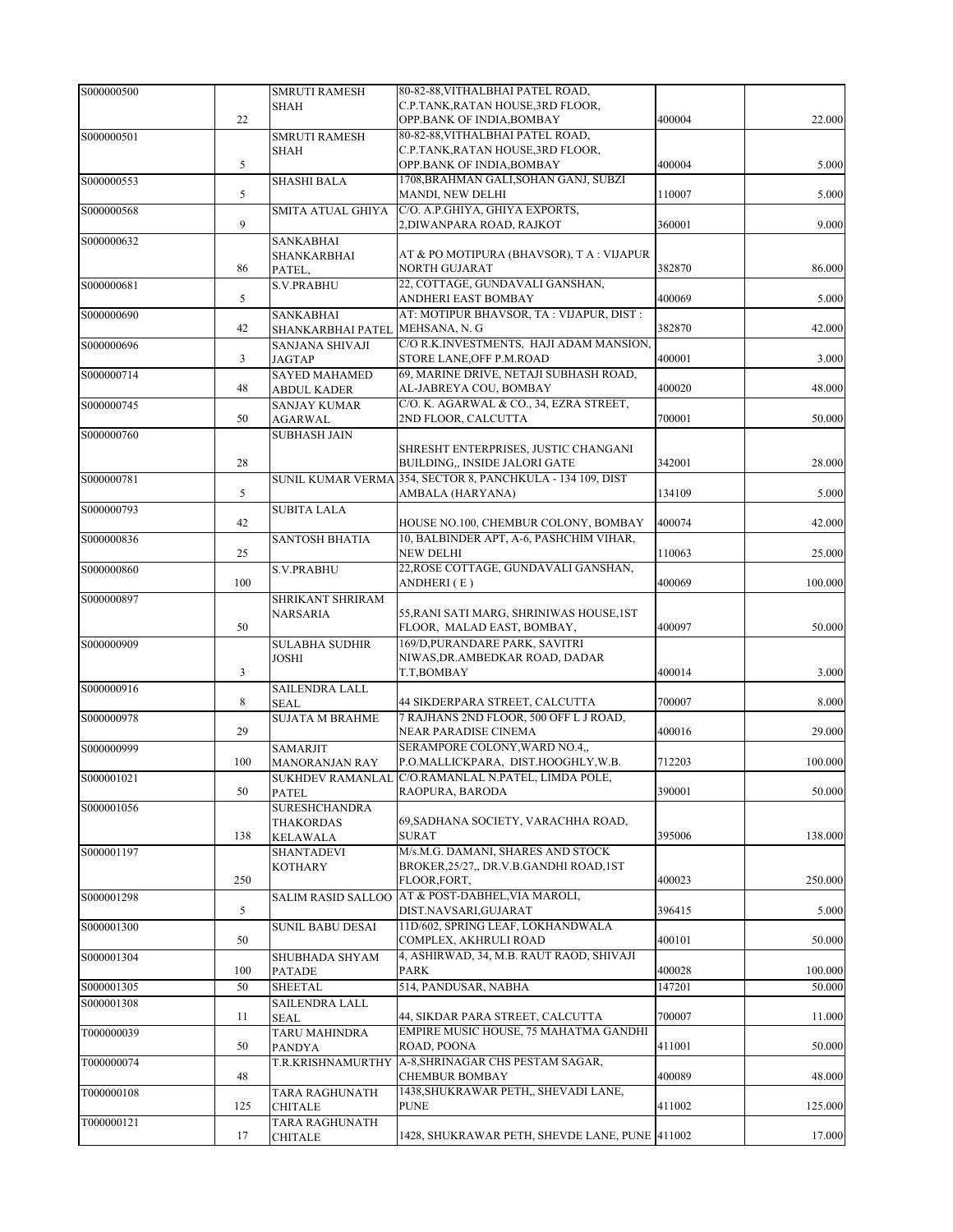| U000000007       | 17          | <b>URMILA YESHWANT</b><br><b>REGE</b> | MERCHANT MANOR, SITALADEVI TEMPLE<br>ROAD, EAST, MAHIM BOMBAY         | 400016 | 17.000  |
|------------------|-------------|---------------------------------------|-----------------------------------------------------------------------|--------|---------|
| V000000103       |             | VAIJAYANTI VITHAL                     | A-4, YASHODHAN BOI CO-OP H, IRLA BRIDGE,                              |        |         |
|                  | 5           | SOMAN                                 | SWAMI VIVEKANAND ROAD                                                 | 400058 | 5.000   |
| V000000153       |             | VARSHA J THAKER                       |                                                                       |        |         |
|                  |             |                                       | 7/73, POOJA APARTMENTS, OPP.NIHARIKA                                  |        |         |
|                  | 22          |                                       | BUNGLOWS, HIMATLAL PARK                                               | 380015 | 22.000  |
| V000000198       |             | VITHALBHAI V. PATEL                   |                                                                       |        |         |
|                  |             |                                       | 7-B, ANAND DHAM SOCIETY, NR. KISANPART,                               |        |         |
|                  | 23          |                                       | NAVA-VADEJ, AHMEDABAD                                                 | 380013 | 23.000  |
| V000000208       |             | <b>VEENA NANCHAND</b>                 | 114, VITHALBHAI ROAD, RSNCHODDAS KANJI                                |        |         |
|                  | 45          | <b>MODI</b>                           | WADI, BOMBAY                                                          | 400004 | 45.000  |
| V000000216       |             | <b>VIJAY CHANDULAL</b>                | PLOT NO. 111, WARD:10/A, OPP; IFFCO                                   |        |         |
|                  | 28          | <b>DAVE</b>                           | UDAYNAGAR COLONY                                                      | 370201 | 28.000  |
| V000000226       |             | <b>VIMALABEN S PATEL</b>              | 211/D,LILAVATI BUILDING, BLOCK                                        |        |         |
|                  | 13          |                                       | NO.9, DR. AMBEDKAR ROAD, MATUNGA<br><b>BOMBAY</b>                     | 400019 | 13.000  |
|                  |             |                                       |                                                                       |        |         |
| V000000244       | 15          | VATSAL PRANLAL<br><b>THAKORE</b>      | 114, SWASTIK SOCIETY, NAVRANGPURA                                     | 380009 | 15.000  |
| Y000000008       |             | <b>YESHWANT</b>                       |                                                                       |        |         |
|                  |             | PANDURANG                             | 57/1836, 1ST FLOOR, NEHRU NAGAR KURLA                                 |        |         |
|                  | 68          | <b>GAIKWAD</b>                        | EAST, BOMBAY                                                          | 400024 | 68.000  |
| Y000000027       |             | YASHWANT                              | C/208 POONAM APT., 2ND FLOOR, DR                                      |        |         |
|                  | 11          | HASMUKHLAL MODY                       | A.B.ROAD, WORLI BOMBAY                                                | 400018 | 11.000  |
| Z000000031       |             | ZAHID GULAM                           | 7, SANDHIYASHERI OPP WATER TANK,                                      |        |         |
|                  | 48          |                                       | <b>PORBANDER</b>                                                      | 360575 | 48.000  |
| Z000000034       |             | ZAHID GULAM BIJURA                    |                                                                       |        |         |
|                  | 68          |                                       | 7, SUTARWADA, CAMEL STREET. PORBANDAR                                 | 360575 | 68.000  |
| Z000000041       |             | ZAHID GULAM BIJURA                    |                                                                       |        |         |
|                  | 150         |                                       | 7, CAMEL STREET, SUTTAR WADA, PORBANDAR 360575                        |        | 150.000 |
| A000000636       |             | ANKUR N. GUPTA                        | B-1, SAGAR APARTMENT, 6, TILAK MARG, NEW                              |        |         |
|                  | 200         |                                       | DELHI                                                                 | 110001 | 200.000 |
| J000000469       |             | <b>JAYANT MEHTA</b>                   | F/223, SHARDA GRAM, BIH ANAND NAGAR,                                  |        |         |
|                  | 69          |                                       | LINK ROAD, DAHISAR (E), MUMBAI                                        | 400068 | 69.000  |
| H000000374       |             | <b>HARISH KUMAR</b>                   |                                                                       |        |         |
|                  |             |                                       | INDRA COLONY PATIALA GATE, BACK SIDE,                                 |        |         |
|                  | 50          |                                       | DR NIRMAL CHOPRA, NABHA PATIALA                                       | 147201 | 50.000  |
| A000000643       |             | <b>AJAY GUPTA</b>                     | AJAY GUPTA, R/O-3/12, PANT NAGAR, NEW                                 |        |         |
|                  | $\,$ 8 $\,$ |                                       | DELHI                                                                 | 110014 | 8.000   |
| S000001359       |             | SANAT KANAIYALAL                      | B,3/145, MADHUVRUND SO, RANNAPARK,                                    |        |         |
|                  | 50          | LALA                                  | GHATLODIA, AHMEDABAD                                                  | 380061 | 50.000  |
| P000000662       |             | PUSHPA ACHYUT                         | WADI BUNGLOW, NAZARBAUG, ,ORBI,                                       |        |         |
|                  | 8           | <b>GANPULE</b>                        | <b>GUJARAT</b>                                                        | 363642 | 8.000   |
| R000001508       |             | ROSHAN HIRAJI                         |                                                                       |        |         |
|                  | 6           | PARELWALLA,                           | 602, C INDU VILLA, MATUNGA<br>ASHA MAHAL, 5TH FLOOR, FLAT NO.18,46/B, | 400019 | 6.000   |
| N000001524       | 493         | NALINEE JASHWANT<br><b>THACKER</b>    | PEDDAR ROAD                                                           | 400026 | 493.000 |
| L000001522       |             | LEENA C NAYAK                         |                                                                       |        |         |
|                  | 33          |                                       | 372, GHOGLE BLDG, 1ST FLOOR, JSS ROAD                                 | 400002 | 33.000  |
| L000001524       | 32          | LEENA C NAYAK                         | 372, CHOGLE BLDG, 1ST FLOOR, JSS ROAD                                 | 400002 | 32.000  |
| 1201330000774201 |             | <b>VINODBHAI</b>                      |                                                                       |        |         |
|                  |             | VALLABHBHAI                           | 7 228 OPP GARDA COLLEGE, SAYAJI ROAD,                                 |        |         |
|                  | 76          | TAILOR                                | NAVSARI                                                               | 396445 | 80.000  |
| 1201640000108783 |             | A.                                    |                                                                       |        |         |
|                  |             | THIRRUGNANAMOOR                       |                                                                       |        |         |
|                  | 100         | THY.                                  | NO-8/50 A, KATTUR, SALEM DT                                           | 636307 | 100.000 |
| 1201910102351520 | 250         | SHIPRA MOONA                          | 226, GALI SETHAN, SARAI LAL DAS                                       | 250001 | 250.000 |
| 1201910103020372 | 250         | ASHISH BHATTAR                        | 191, GALI SETHAN, SARAI LAL DAS                                       | 250001 | 250.000 |
| 1202000000194945 |             | NIRMALA NARENDRA                      | GULAB NIWAS, NEAR GOVT. HOSPITAL TAL                                  |        |         |
|                  | 25          | <b>MEHTA</b>                          | DAHANU, GHOLVAD                                                       | 401702 | 25.000  |
| 1202300000011281 |             | T. ANDREWDOMINIC                      | 196-1/56 C, SANKAR NAGAR, SALEM                                       |        |         |
|                  | 25          |                                       | HASTHAMPATTI, SALEM<br>DALI PLAZA, ROOM NO. 2, 1ST FLOOR, VESVI,      | 636007 | 25.000  |
| 1202890000113381 | 450         | <b>GULAB NARAYAN</b><br>CHOWDHARI     | NEAR SARASWAT HOTEL,                                                  | 402209 | 450.000 |
| 1203320002666825 |             | ANITA                                 |                                                                       |        |         |
|                  |             | PRAKASHKUMAR                          | MAIN BAZAR, B/H POLICE GATE, JAMBUSAR                                 |        |         |
|                  | 100         | SHAH                                  | <b>DIST-BHARUCH</b>                                                   | 392150 | 100.000 |
| 1203320003590137 |             | SIKANDAR A                            | 2675/1 BUKHRINO MOHALLO, KHAMASA GATE,                                |        |         |
|                  | 9           | <b>CHAUHAN</b>                        | RAIKHAD                                                               | 380001 | 9.000   |
|                  |             |                                       |                                                                       |        |         |